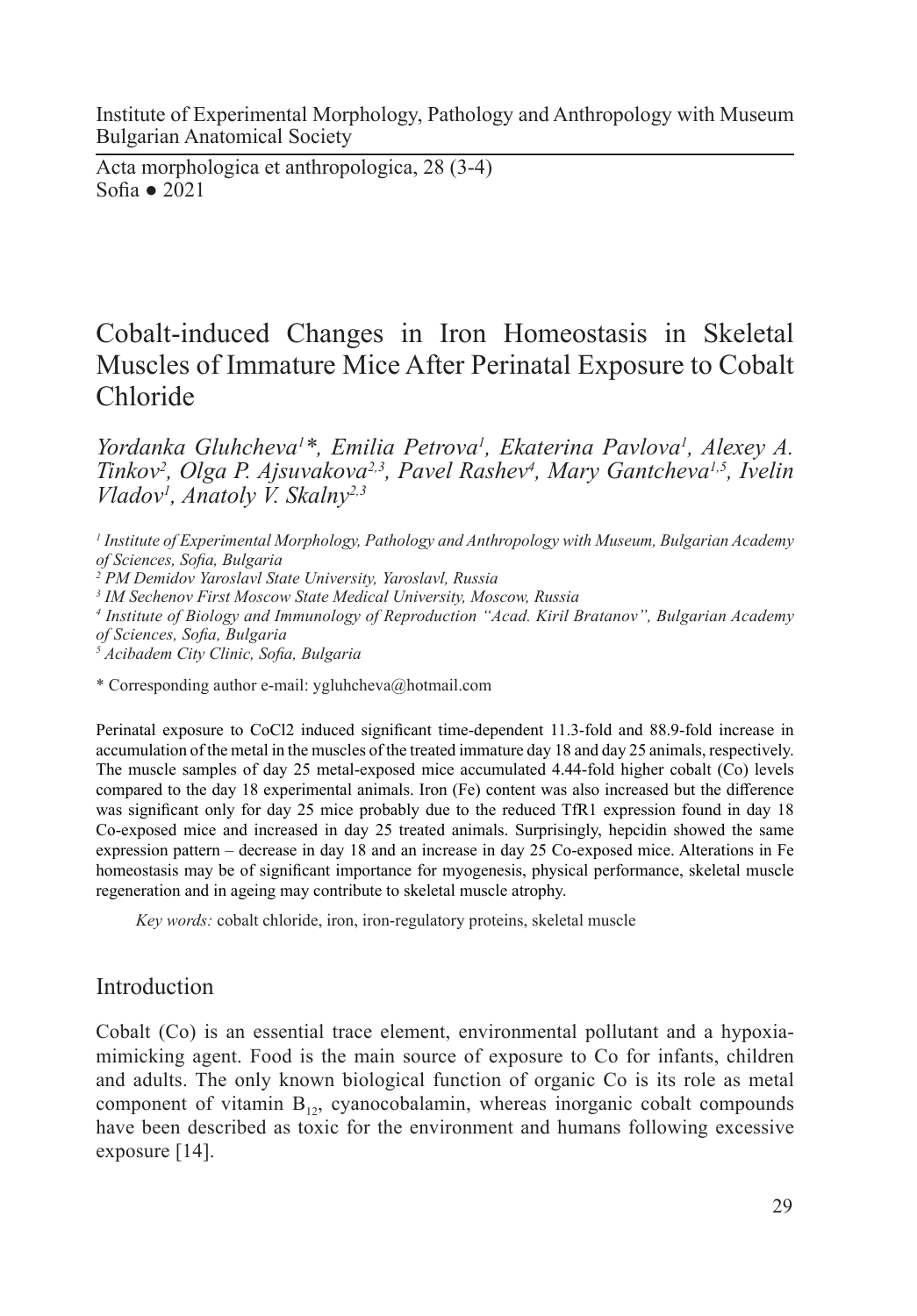The effect of cobalt chloride  $(CoCl<sub>2</sub>)$  as a hypoxia-mimicking agent on muscle fiber development and regeneration are controvercial. Recent studies show that *in vitro* CoCl<sub>2</sub> suppresses myoblast differentiation in a dose-dependent manner [20]. Hypoxia-induced muscle wasting is a phenomenon frequently reported in several environmental and pathological conditions, such as exposure to high altitudes, prolonged immobilization, chronic obstructive pulmonary disease, exercise, and anemia  $[2]$ . On the contrary, hypoxic preconditioning with CoCl<sub>2</sub> enhances physical performance and protects muscle from exercise-induced oxidative damage via GSH, HO-1 and MT-mediated antioxidative capacity [19]. The same authors also demonstrate an increase in mitochondrial biogenesis, glucose uptake and metabolism by aerobic respiration in skeletal muscle, which leads to increased physical performance in CoCl2preconditioned rats [20]. There are concerns about Co being misused as blood doping agent by athletes to enhance aerobic performance [15] and some energy drinks may contain high amounts of vitamin  $B_{12}$  [7]. Exercise and physical activity on the other hand reduce endogenous iron (Fe) content in the skeletal muscles. Iron homeostasis in the skeletal muscles has not been extensively characterized. The tissue contains from 10 to 15% of body iron, mainly in the form of heme-iron bound myoglobin. Fe released during muscle fiber damage must be promptly removed to limit its oxidative effect, however, iron must become available during skeletal muscle repair to allow the synthesis of myoglobin [3]. Fe is shown to accumulate in the skeletal muscles with senescence and disuse atrophy [8, 10].

There are scarcity data [11] on the *in vivo* effects of Co exposure on skeletal muscle Fe content as well as on the related risk health effects. Alterations in Fe homeostasis and specifically Fe deficiency contribute to skeletal muscle dysfunction and exercise intolerance [11]. Combined conditions of hypoxia and iron deficiency are the most detrimental for skeletal myocytes in the context of morphology alterations and expression of atrophy markers [11].

The aim of the study was to assess cobalt accumulation and iron redistribution and Fe-regulatory proteins transferrin receptor 1 (TfR1) and hepcidin expression in skeletal muscles after perinatal exposure to cobalt chloride.

#### Material and Methods

#### *Animal Model*

Experimental animals were purchased from the Experimental and breeding base for laboratory animals (EBBLA) – Slivnitza, Bulgaria and left to acclimatize for a week prior treatment. Pregnant ICR (Institute of Cancer Research) mice were subjected to a daily dose of 75 mg cobalt chloride/kg body weight  $(CoCl, x6H, O)$  for 2-3 days before delivery and treatment continued until day 25 after delivery. The compound was dissolved and administrated with drinking tap water. Animals were fed a standard diet and had access to food ad libitum with strong control of the feeding regime. Our previous experience showed no significant gender differences neither in body weight nor in haematological parameters and the experimental groups consisted of both male and female mice. The mice were maintained in the Institute's animal breeding facility at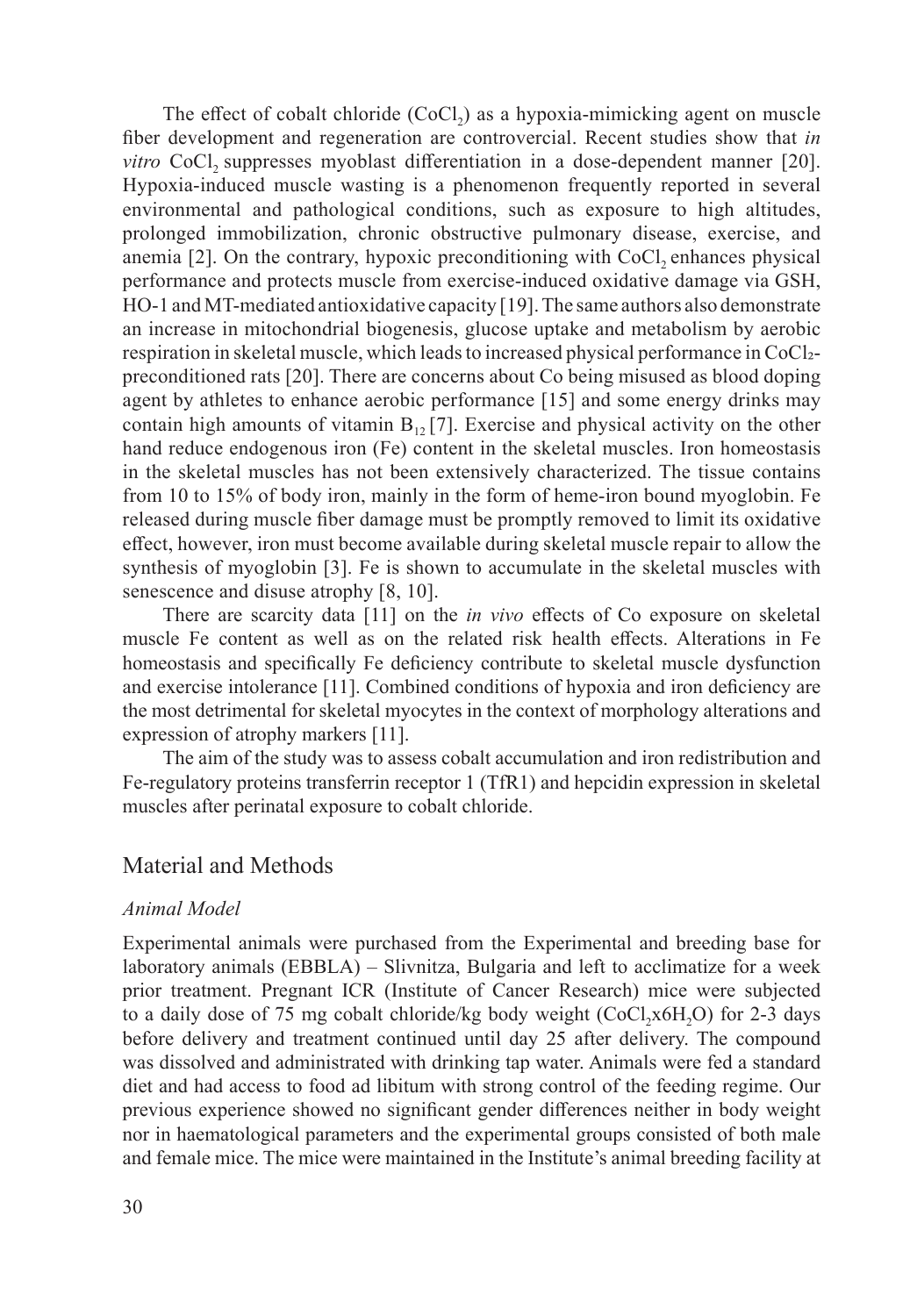$23 \pm 2$ °C and 12:12 h light/dark cycle in individual standard hard-bottom polypropylene cages. The suckling mice were sacrificed by decapitation after etherization on postnatal days 18 (n=4) and 25 (n=6). Femur muscles were excised, weighed and stored at -20 $^{\circ}$ C prior to ICP-DRC-MS analysis. Age-matched mice obtaining regular tap water were used as a control group ( $n=5$  for day 18 and  $n=4$  for day 25 mice). The experiment was carried out in accordance with guidelines EU Directive 2010/63/EU for animal experiments. All applicable international, national, and/or institutional guidelines for the care and use of animals were followed.

#### *ICP-DRC-MS Analyses of Cobalt and Iron Content in Muscles*

Prior to analysis 50-100 mg of the studied tissue samples were subjected to digestion in concentrated HNO<sub>3</sub> (Sigma-Aldrich, Co., USA) in the Berghof SW-4 DAP-40 microwave system (Berghof Products + Instruments GmbH, Eningen, Germany). The digested samples were transferred into 15 mL polypropylene test tubes and adjusted to the final volume of 15 mL with deionized water (18 MΩ cm, Milli-Q, Millipore, Bedford, MA, USA) and thoroughly mixed up by shaking in the closed test tubes.

Analysis of Co and Fe levels in the samples was performed using inductivelycoupled plasma mass spectrometry with dynamic reaction cell technology (ICP-DRC-MS) at NexION 300D spectrometer (Perkin Elmer, USA) equipped with ESI SC-2 DX4 autosampler (Elemental Scientific Inc., Omaha, NE, USA). Co and Fe content in the studied samples was expressed as µg/g wet weight.

Calibration of the system was performed using standard solutions with different concentrations of Co and Fe prepared from Universal Data Acquisition Standards Kits (PerkinElmer Inc., Shelton, CT 06484, USA. Internal online standardization was performed using 10 μg/L Yttrium (Y) and Rhodium (Rh) Pure Single-Element Standard (PerkinElmer Inc., Shelton, CT, USA) prepared on a matrix containing 8% 1-butanol (Merck KGaA, Gernsheim, Germany), 0.8% Triton X-100 (Sigma-Aldrich Co., St. Louis, MO, USA), 0.02% tetramethylammonium hydroxide (Alfa Aesar, Ward Hill, MA, USA) and 0.02% ethylenediaminetetraacetic acid (Sigma-Aldrich Co., St. Louis, MO, USA). Laboratory quality control was performed via permanent analysis of the certified reference material (GBW09101, Shanghai Institute of Nuclear Research, Shanghai, China). The recovery rate for Co and Fe elements was within the interval of 92-104% and 95-107%, respectively.

## *Enzyme-linked Immunosorbent Assay (ELISA) for Transferrin Receptor 1 (TfR1) and Hepcidin*

Muscle tissue homogenates were analysed using mouse TFR1 ELISA kit and Hepcidin ELISA kit (Wuhan Elabscience Biotechnology Co., Ltd, China) according to the manufacturer's instructions. The optical density was read at 450 nm on ELISA Reader GDV (GIO. DE VITA EC., Italy). The final concentrations were determined using Curve Expert 1.4 software and are expressed in  $\frac{mg}{g}$  for TfR1 and in  $\frac{pg}{g}$  for hepcidin.

#### *Statistical Analysis*

The obtained data were processed using Statistica 10.0 (Statsoft, Tulsa, OK, USA). The results from the hematological and biochemical analyses are presented as mean value ±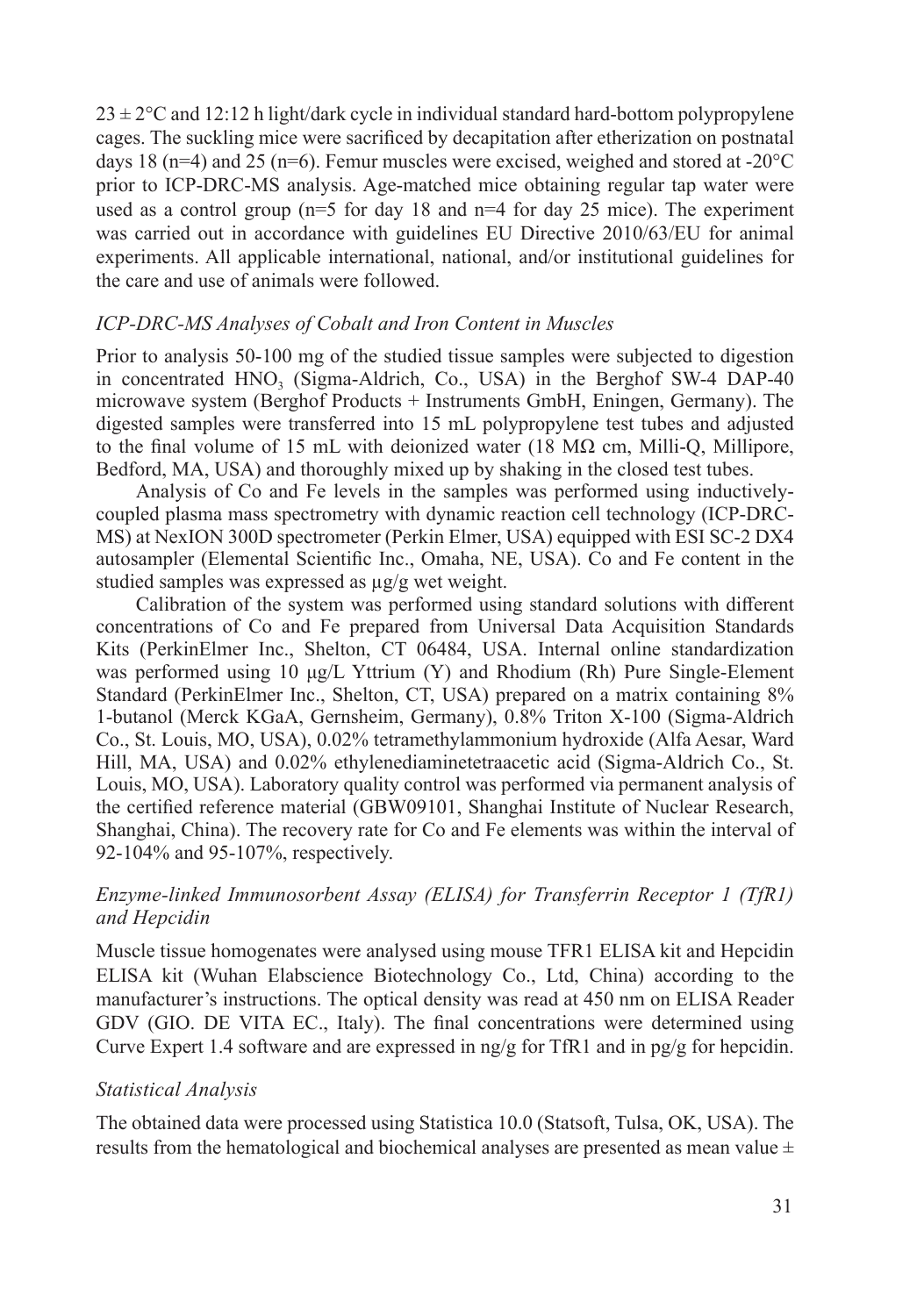SD. Data on Co and Fe content in the studied samples are expressed as median and the respective 25 and 75 percentile boundaries (interquartile range). Statistical significance between the experimental groups was assessed using Mann-Whitney U-test at the level of significance of p<0.05.

# Results

Prenatal and early postnatal exposure to CoCl, resulted in a significant metal ion accumulation in the muscles of the experimental suckling mice (**Table 1**). Day 18 Coexposed mice accumulated 11.3-fold higher levels of Co compared to the untreated age-matched control group. The increase in 25-day-old Co-exposed animals was found to be 88.9-fold in comparison to the control values. The muscle samples of day 25 metal-exposed mice accumulated 4.44-fold higher Co content compared to the day 18 experimental animals suggesting a significant time-dependent effect. At the same time, no significant difference in muscle Co content was observed in control animals of different age.

Table 1. Co Content ( $\mu$ g/g) in Muscles of Day 18 and 25 Control and Co-exposed Mice

| Sample     | d18                  | d25                  |
|------------|----------------------|----------------------|
| control    | $0.016(0.010-0.049)$ | $0.009(0.005-0.025)$ |
| Co-treated | $0.18(0.16-0.20)$ *  | $0.80(0.25-0.93)$ *  |

Data are presented as mean  $\pm$  SD. Asterisk (\*) signifies significant difference at p<0.05 between age-matched control and CoCl2-exposed mice.

Simultaneous analysis of Fe content in the muscle tissue also showed an increase upon Co exposure (**Table 2**). Although being insignificant, in day 18 metal-treated mice Fe was elevated by 15.8% compared to the untreated control animals. Significant increase by  $39.1\%$  was observed in day  $25$  CoCl<sub>2</sub>-treated immature mice. The muscle tissue of day 25 metal-exposed mice contained significantly higher Fe levels by 55.2% compared to day 18 Co-treated mice which suggests Co-induced Fe accumulation in the target organ.

| Table 2. Fe Content $(\mu g/g)$ in Muscles of Day 18 and 25 Control and Co-exposed Mice |  |  |  |  |
|-----------------------------------------------------------------------------------------|--|--|--|--|
|-----------------------------------------------------------------------------------------|--|--|--|--|

| SampleW    | d18                 | d25                    |
|------------|---------------------|------------------------|
| control    | 12.12 (10.72-12.89) | 15.65 (12.97-17.76)    |
| Co-treated | 14.03 (12.79-16.68) | $21.77(21.09-44.85)$ * |

Data are presented as mean  $\pm$  SD. Asterisk (\*) signifies significant difference at  $p$ <0.05 between age-matched

Immunological analysis of the expression of the Fe-regulatory proteins TfR1 and hepcidin showed similar pattern. Both proteins expression was decreased in day 18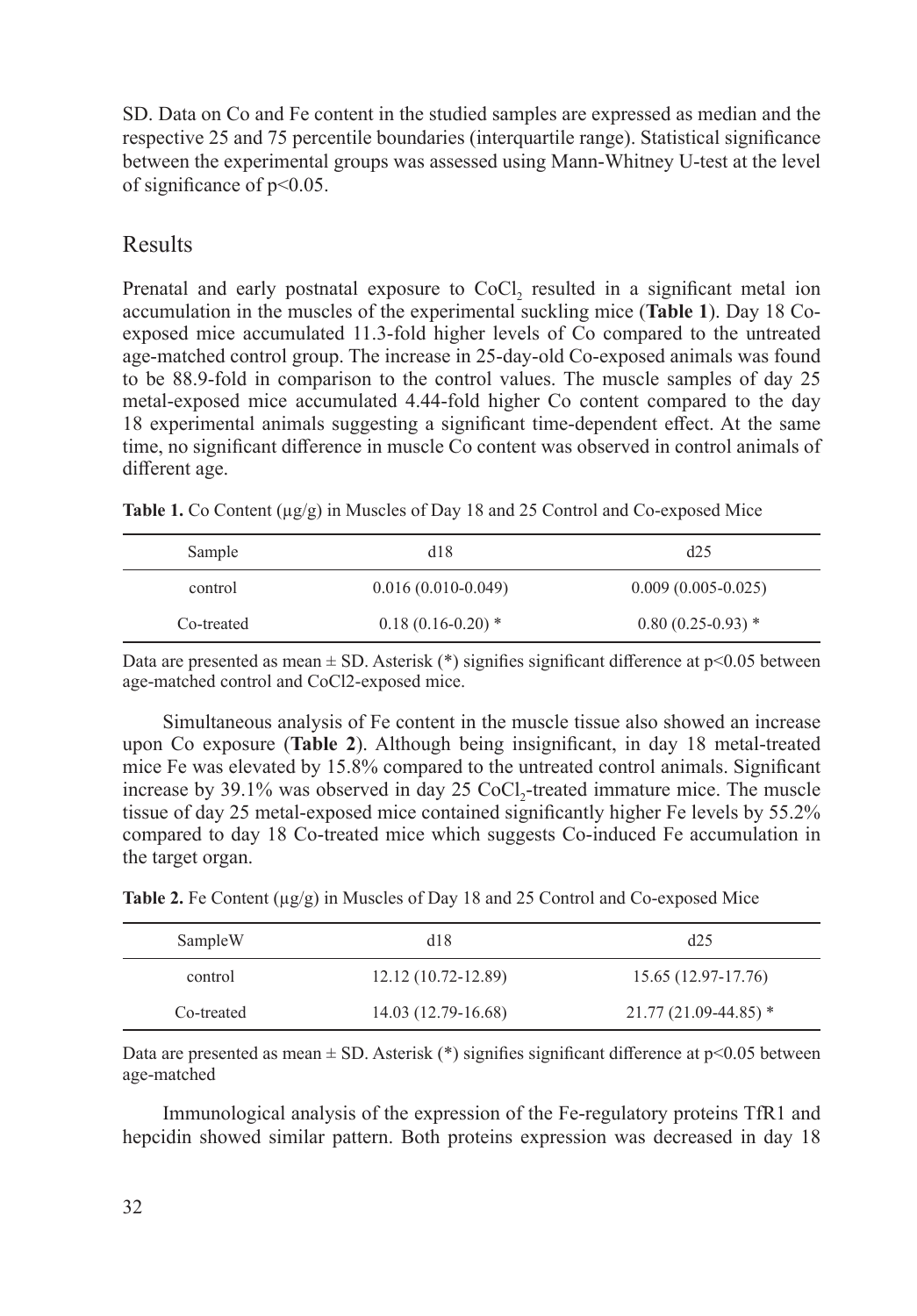mice following CoCl, exposure and increased in day 25 metal-treated experimental animals. The elevated TfR1 concentration in muscles of day 25 Co-exposed mice (**Fig. 1**) corresponded to the significant increase in Fe content in this tissue. Surprisingly, hepcidin concentration was insignificantly (2.7%) reduced in day 18 Co-exposed mice while a 3-fold increase was observed in day 25 metal-treated animals (**Table 3**).



**Fig. 1.** TfR 1 concentration (ng/g) in skeletal muscle homogenates of day 18 and 25 control and Co-treated mice.

**Table 3.** Hepcidin concentration (pg/g) in Skeletal Muscle Homogenates of day 18 and 25 Control and Co-Treated Mice

| Experimental groups | Control            | Co-exposed          | Change                   |
|---------------------|--------------------|---------------------|--------------------------|
| Day 18              | $157.45 \pm 10.68$ | $153.20 \pm 106.07$ | $\sim$ 2.7% $\downarrow$ |
| Day 25              | $62.35\pm48.01$    | $183.25 \pm 4.31$   | $\sim$ 3-fold $\uparrow$ |

Data are presented as mean  $\pm$  SD.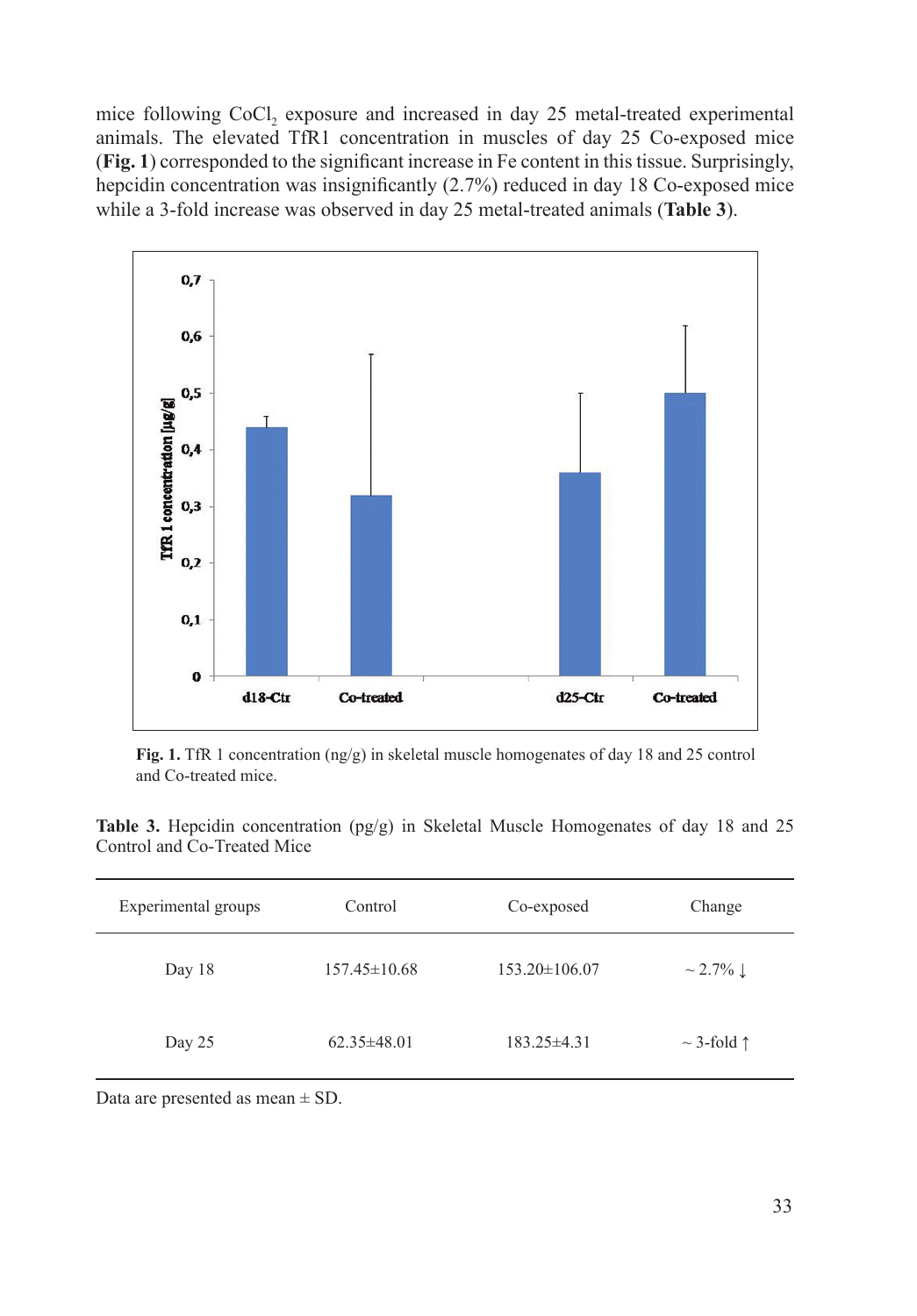## **Discussion**

Prenatal and early postnatal exposure to CoCl<sub>2</sub> resulted in a significant time-dependent metal ion accumulation in the muscles of the experimental immature mice. Our results are in agreement with data reviewed by Simonsen et al. [21] showing that Co content in skeletal muscles increases with time. The elevated Co content altered endogenous muscle Fe concentration and induced changes in Fe-regulatory protein expression. Although Fe homeostasis is tightly controlled, its alterations in the skeletal muscles leading to Fe overload are not fully elucidated. Literature data show that Fe content in skeletal muscles of healthy individuals is comparable to that of the liver. High tissue Fe stores are associated with impaired muscle contractivity and muscle endocrine function, insulin resistance and Fe-dependent oxidative stress [6]. The oxidative stress induced by Fe overload results in delayed muscle regeneration with decreased in size myofibres and reduced expression of myoblast differentiation biomarkers [9]. In a mouse model of Fe overload Reardon and Allen observed reduced skeletal muscle weight and reduced exercise capacity [16]. As suggested by Hofer et al. [9] increase in Fe content possibly contributes to muscle atrophy with ageing or disuse. In our study we also find an agedependent significant increase in Fe content in skeletal muscles of suckling mice upon perinatal exposure to CoCl<sub>2</sub>. The results suggest that Co administration enhanced Fe accumulation in the target organ. Our results for increased Fe content following CoCl, exposure of immature mice correspond to our previously published experimental data for other organs [5]. The elevated intracellular Fe may be a source for free radical generation. It may contribute to the generation of hydroxyl radical via Fenton reaction, oxidative modification of proteins and lipids, lipid peroxidation, etc. [10].

Alterations in Fe homeostasis are mediated by changes in Fe-related proteins. Barrientos et al. demonstrate the critical role for TfR1 for skeletal muscle development as its inactivation alters normal muscle energy metabolism [1]. According to Corna et al. TfR1 protein levels are virtually undetectable in healthy skeletal muscle and substantially increase after injury [3]. In addition, Robach et al. show that when hemoglobin content is increased during enhanced erythropoiesis, myoglobin expression in the skeletal muscles is down regulated due to body Fe mobilization and acquisition by the erythrocytes [17]. The same authors also find significant reduction in Fe-related proteins TfR1 and ferritin. These results are in agreement with our data for the reduced TfR1 in day 18 CoCl<sub>2</sub>-exposed mice. Altered muscle oxygen homeostasis as well as the increased Fe demands for muscle fiber development possibly serve as a feed back mechanism leading to increased TfR1 in day 25 Co-treated mice. As evidenced by Corna et al. [3], TfR1 expression parallels the appearance of novel fibers. This is also suppported by Kobak et al. [11] who demonstrated that in hypoxia, increased expression of Atrogin1 and MuRF1 was associated with an increased expression of TfR1, reflecting intracellular iron demand in cultured *in vitro* rat skeletal myocytes. In our study, the observed elevation of TfR1 level in day 25 CoCl<sub>2</sub>-exposed mice may be responsible for significantly increased Fe content in these animals. Robach et al. [18] demonstrate increased Fe accumulation and up regulation of TfR1 and ferroportin despite significantly reduced hepcidin levels in healthy volunteers treated with recombinant erythropoietin (rhEpo) suggesting that muscle Fe homeostasis is mediated by other factors as erythropoietin. At systemic level Fe metabolism is regulated by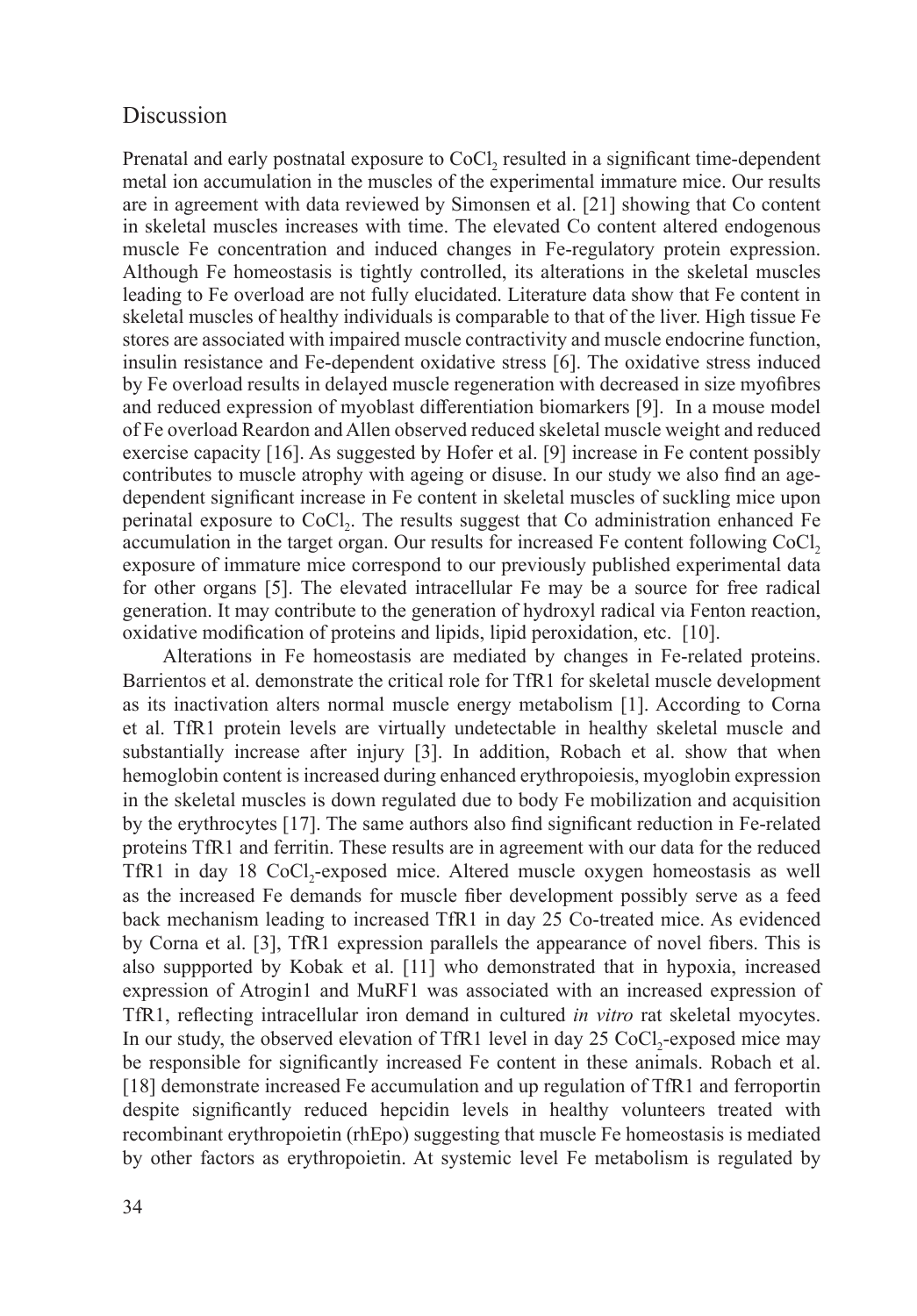hepcidin. It is mainly produced in the liver but is also found in the skeletal muscles [13]. Diet and physical activity regulate both iron accumulation and hepcidin expression. The siginificant Fe storage in skeletal muscle tissue of day 25 CoCl<sub>2</sub>-exposed mice in our experimental model in parallel with the increased hepcidin level suggests that Fe accumulation is possibly regulated by hepcidin-independent mechanism. A markedly increased expression of hepcidin during hypoxia is also demonstrated by Dziegala et al. [4] in cultured skeletal myocytes. Kulik-Rechberger et al. [12] find high hepcidin levels in newborns and hypothesize that it may be due to high ferritin level at that age.

# Conclusion

Prenatal and early postnatal exposure to CoCl<sub>2</sub> resulted in a significant metal ion accumulation in the muscles of the experimental immature mice altering endogenous muscle Fe content and inducing changes in Fe-regulatory protein expression. The results suggest that changes in Fe homeostasis may be one of the mediators of CoCl<sub>2</sub> effects on myogenesis, physical performance, skeletal muscle regeneration and in ageing may contribute to skeletal muscle atrophy.

*Acknowledgements:* The study was supported by Grants No. DNTS/Russia 02/1/14.06.2018 from the Bulgarian National Science Fund and No. 18-54-18006 from the Russian Foundation for Basic Research.

#### R e f e r e n c e s

- 1. **Barrientos, T., I. Laothamatas, T. R. Koves, E. J. Soderblom, M. Bryan, M. A. Moseley, D. M. Muoio, N. C. Andrews.** Metabolic catastrophe in mice lacking transferrin receptor in muscle. – *EBioMedicine,* **2**, 2015, 1705-1717.
- 2. **Chen, R., T. Jiang, Y. She, J. Xu, C. Li, S. Zhou, H. Shen, H. Shi, S. Liu.** Effects of cobalt chloride, a hypoxia-mimetic agent, on autophagy and atrophy in skeletal C2C12 myotubes. – *BioMed Res. Int.*, 2017, 2017,7097580 https://doi.org/10.1155/2017/7097580
- 3. **Corna, G., I. Caserta, A. Monno, P. Apostoli, A. A. Manfredi, C. Camaschella, P. Rovere-Querini.** The repair of skeletal muscle requires iron recycling through macrophage ferroportin. – J. Immunol., **197**, 2016, 1914-1925.
- 4. **Dziegala, M., M. Kasztura, K. Kobak, J. Bania, W. Banasiak, P. Ponikowski, E. A. Jankowska.** Influence of the availability of iron during hypoxia on the genes associated with apoptotic activity and local iron metabolism in rat H9C2 cardiomyocytes and L6G8C5 skeletal myocytes. – Mol. Med. Reports, **14**, 2016, 3969-3977.
- 5. **Gluhcheva, Y., E. Pavlova, E. Petrova, A. A. Tinkov, O. P. Ajsuvakova, M. G. Skalnaya, I. Vladov, A. V. Skalny.** The impact of perinatal cobalt chloride exposure on extramedullary erythropoiesis, tissue iron levels, and transferrin receptor expression in mice. – Biol. Trace Elem. Res., **194**, 2020, 423-431.
- 6. **Halon-Golabek, M., A. Borkowska, A. Herman-Antosiewicz, J. Antosiewicz.** Iron metabolism of the skeletal muscle and neurodegeneration. – Front. Neurosci., **13**, 165, Mar. 2019, doi: 10.3389/fnins.2019.00165
- 7. **Higgins, J. P., T. D. Tuttle, C. L. Higgins.** Energy beverages: content and safety. Mayo Clin. Proc., **85**, 2010, 1033-1041.